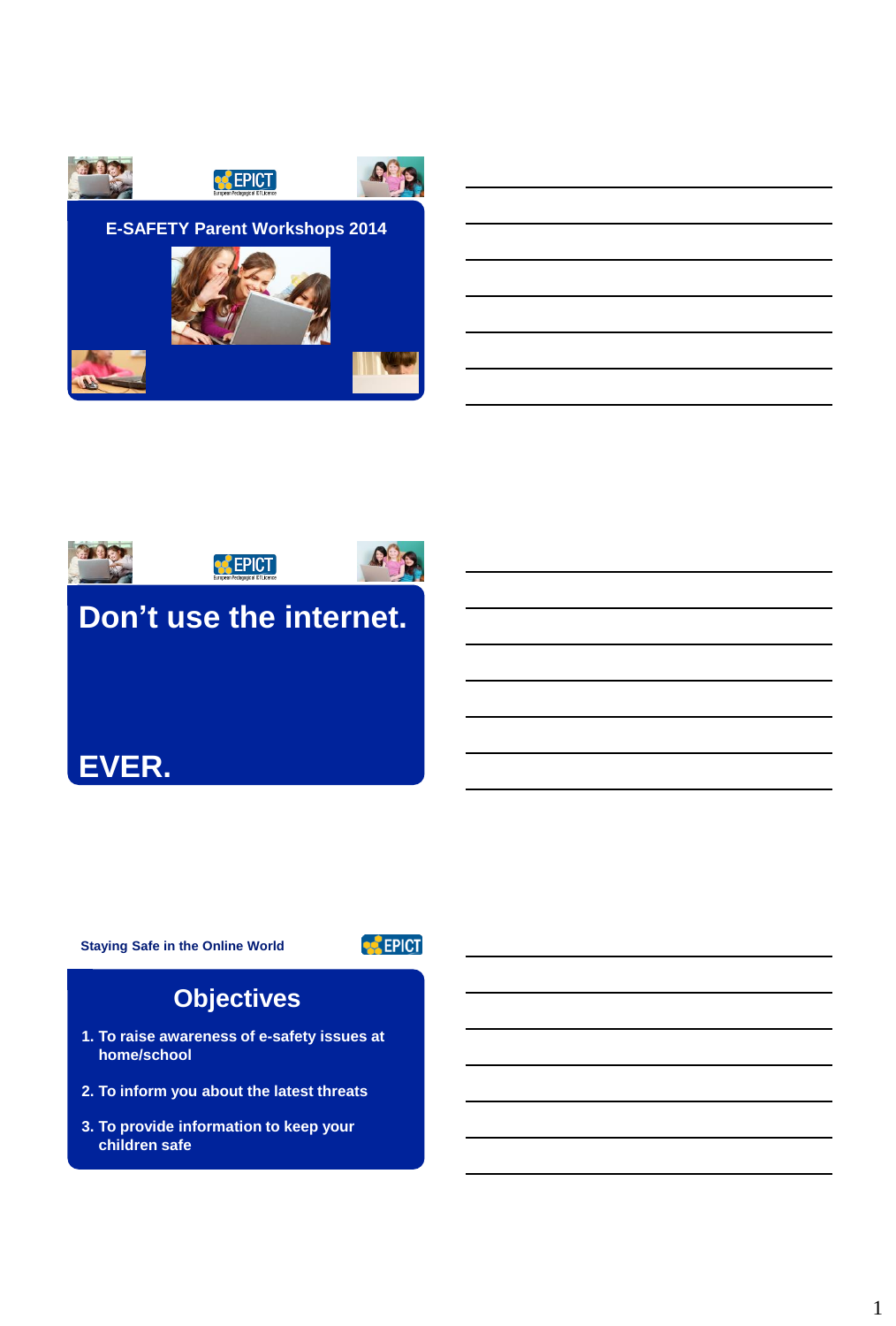**Staying Safe in the Online World**



## **Health Warning**

**The presentation deals with some sensitive subjects**

**If you feel you are affected by any of the topics discussed please speak to someone after the presentation**

**Threats Online** 

**EPICT** 

**"On the internet you are either BUYING a product or you ARE the product…"**

**Group Task…what is 'the good', what is 'the bad' when using the internet (you or your child)**

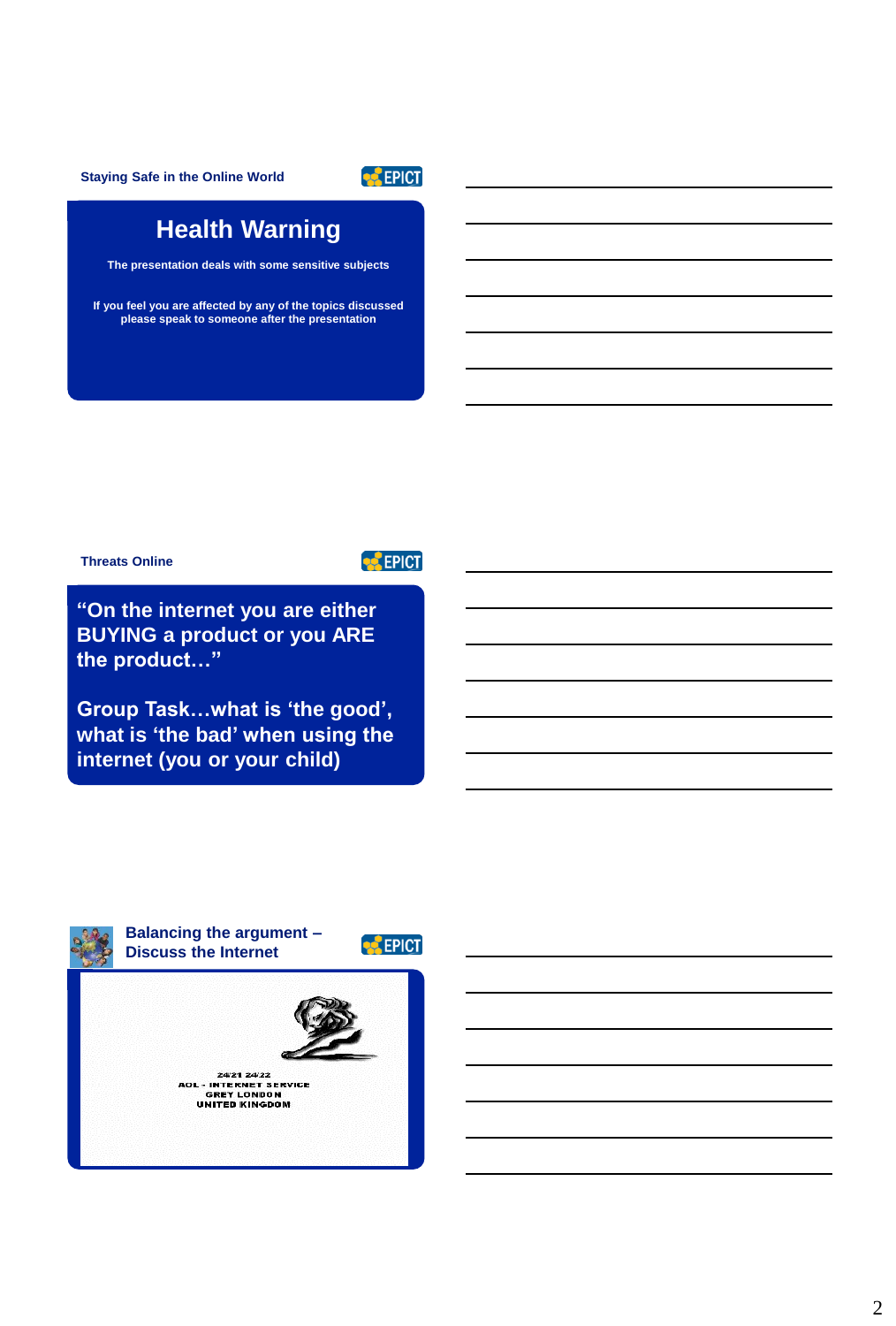**Why should parents act?**

## **EPICT**

**Children will be children – pushing boundaries and taking risks. At a public swimming pool we have gates, put up signs, have lifeguards and shallow ends, but we also teach children how to swim.**

**Dr Tanya Byron Safer children in a digital world: The report of the Byron Review** 



**Latest Research- the good?**

**CEPICT** 

• 83% of 8-11 year olds say they are confident about how to stay safe online

• 61% of 8-11 year olds say they only visit websites they've visited before

• 4% of 8-11 year olds say they have experienced cyber bullying

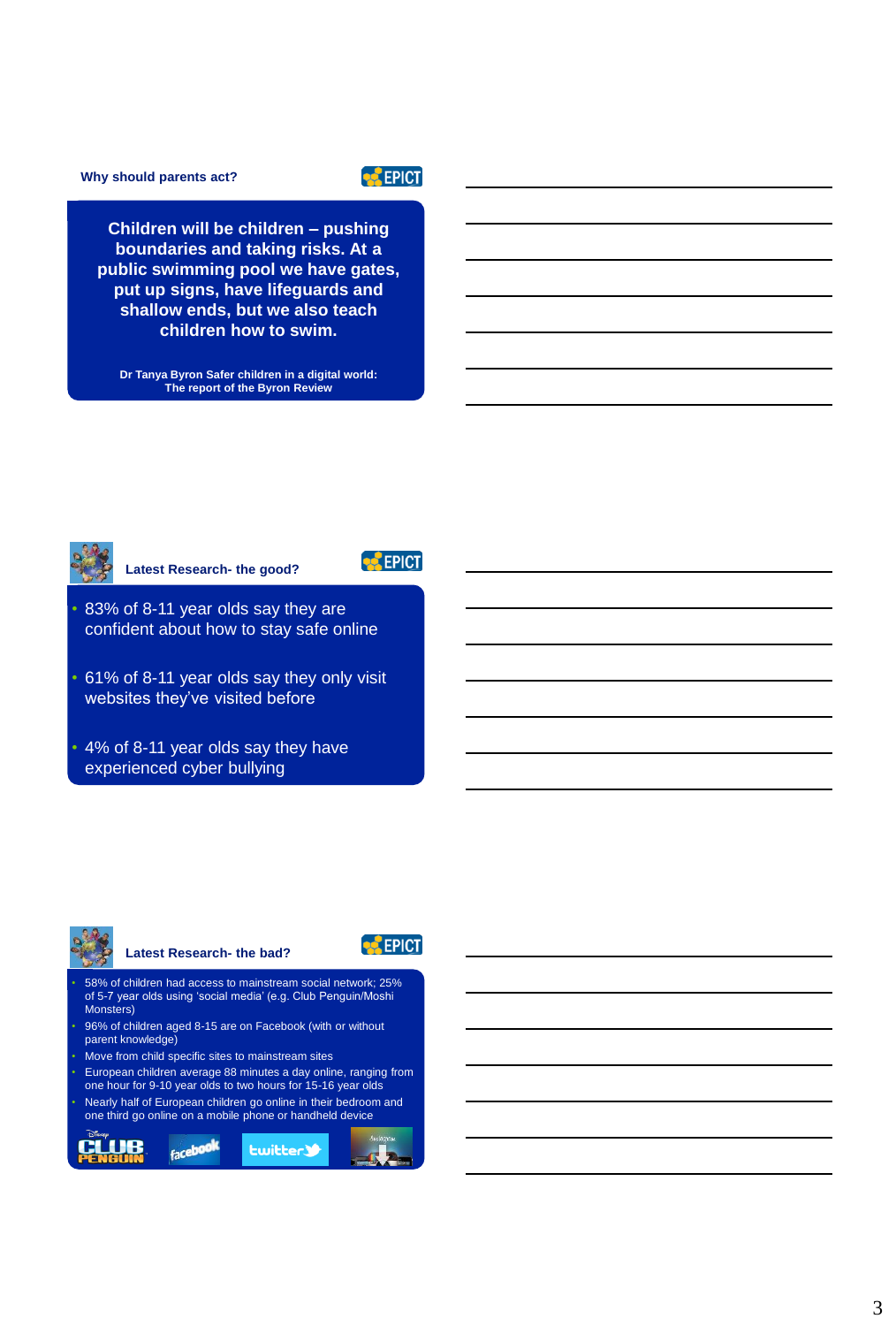

#### **Latest Research- the bad?**



• On average 12-15yr olds have never met 3 in 10 people they have on their friends lists in social media

• 33% of 12-15yr olds have 'unsecured' social media presence

• 50% of 12-15yr olds say they know someone who has been 'cyber-bullied'

• 66% of children admit to lying to their parents about their online behaviour

• 44% of children (5-16 yrs old) say that they can hide any "unsuitable" internet activity from their parents.





## **In the News- 'the ugly'**



- > Teenager commits suicide after being victim of malicious 'trolling'
- Young person gained access to friend's Facebook to send abusive messages using false identity
- $\geq 12$  year-old arranges to meet adult who has been sending her sexually explicit texts
- $\triangleright$  Male adult grooms child online
- > Teenage girl posts topless picture of herself on Instagram

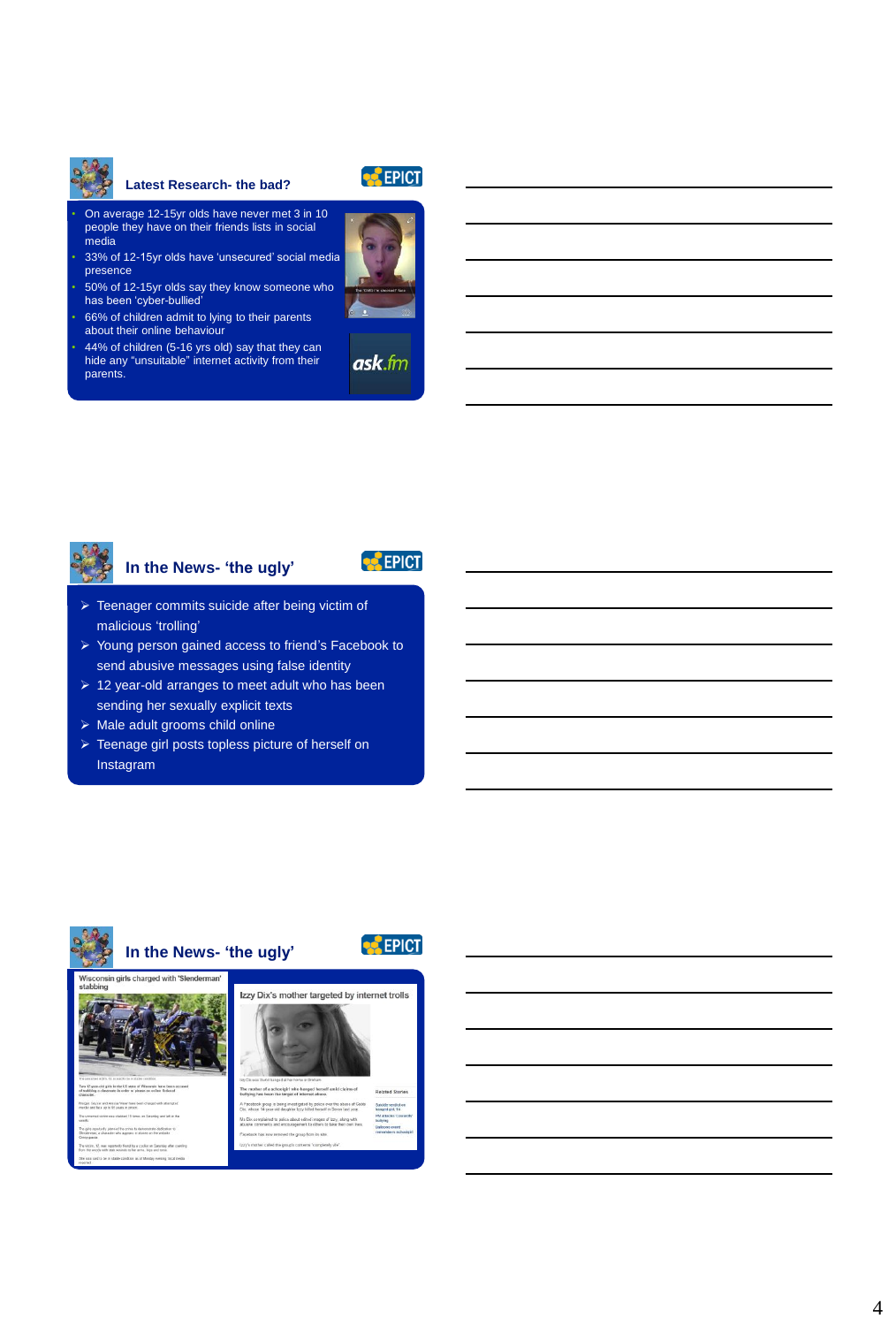

## **Threats Online: 3 'C's- Content/Contact/Conduct**

|               |                               | Commercial                                   | Aggressive                                 | Sexual                                     | Values                                                  |
|---------------|-------------------------------|----------------------------------------------|--------------------------------------------|--------------------------------------------|---------------------------------------------------------|
| 'accidental'  | Content:                      | Advertising,                                 | Violent or                                 | Pornographic or                            | Racism, biased or                                       |
|               | child as                      | spam,                                        | hateful                                    | unwelcome                                  | misleading info and                                     |
|               | recipient                     | sponsorship                                  | content                                    | sexual content                             | advice (eg drugs)                                       |
| $'$ victim'   | Contact:                      | Tracking/                                    | Being bullied,                             | Meeting                                    | Self-harm.                                              |
|               | child as                      | harvesting                                   | stalked or                                 | strangers,                                 | unwelcome                                               |
|               | participant                   | personal info                                | harassed                                   | being groomed                              | persuasion                                              |
| 'perpetrator' | Conduct:<br>child as<br>actor | Gambling,<br>hacking,<br>llegal<br>downloads | <b>Bullying or</b><br>harassing<br>another | Creating and<br>uploading porn<br>material | Providing advice<br>eg suicide or pro-<br>anorexic chat |

## **Cyberbullying is bullying**

**What's special about cyber-bullying?**

- **24/7 and the invasion of home/personal space.**
- **The audience can be very large and reached rapidly.**
- **People who cyber-bully find it easier to remain anonymous.**



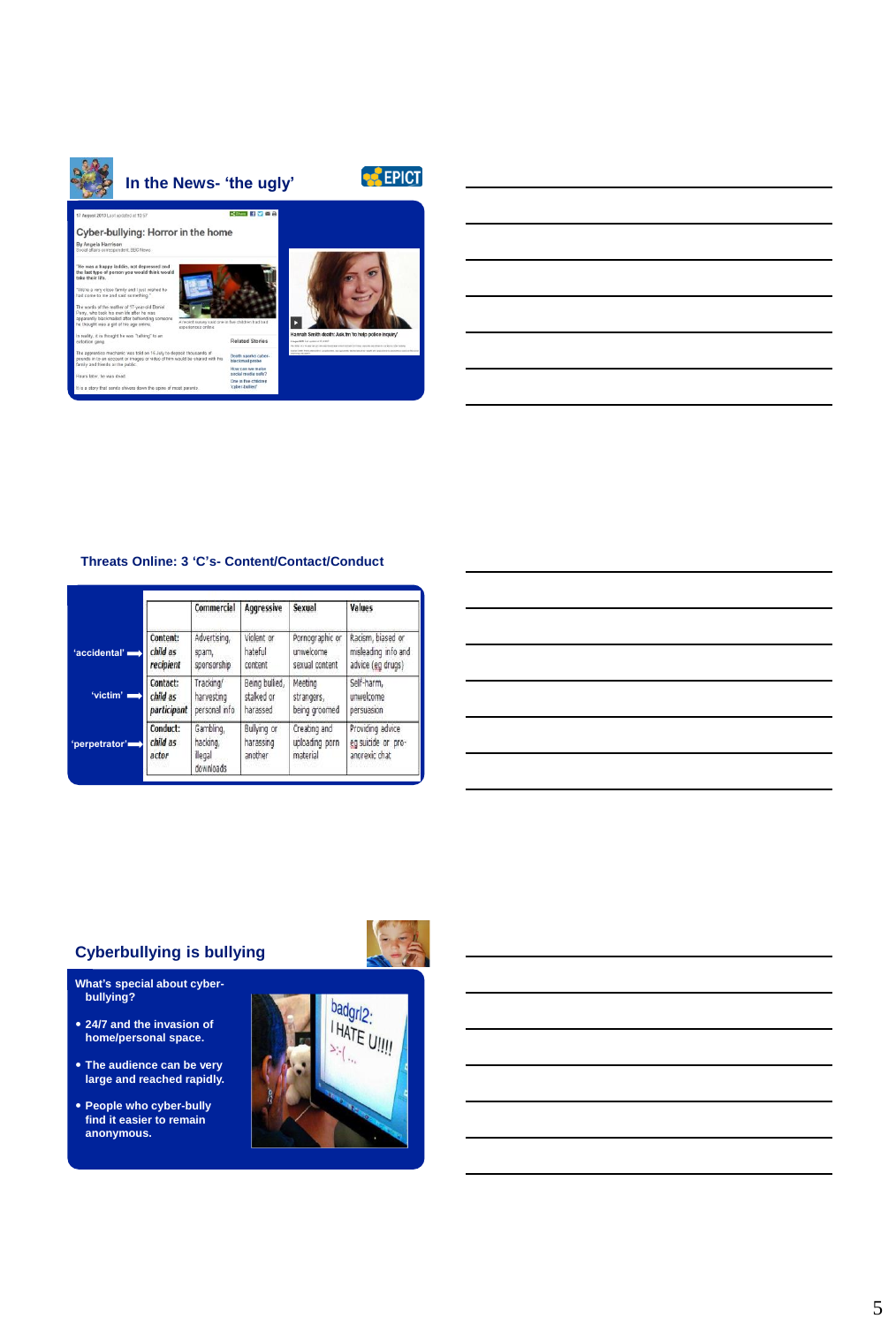## **Cyberbullying – Online/Mobile**

- **One in 5 (8-15 year olds) admit to cyberbullying**
- **9% of 8-15 year olds have been ridiculed on their social networking site**
- **60% of the cyber-bullied do not tell their parents**

## **'Common threats' covered in school**

**EPICT** 

- **Online Grooming**
- Personal Information & Pictures, Misuse & Privacy
- Viewing Inappropriate Content
- Digital Literacy Inaccurate Information
- E-Commerce
- Viruses/Spam/File Sharing
- Copyright/Plagiarism



**What Chad Vale do or have in place**



E-Safety Policy Acceptable Usage Policies/Agreements BYOD Agreements Behaviour Policy Child Protection Policy Anti-Bullying Policy Social Media Policy Data Protection Legislation and Policy Staff Handbook Guidance E-Safety Group<br>Policy Central Monitoring Software- SLT monitoring<br>Filtered 1nternet Service Providings!' (BGfL)<br>E-Safety posters<br>Modelling of 'good/safe practice' on social media<br>Modelling of garents and pupils to resource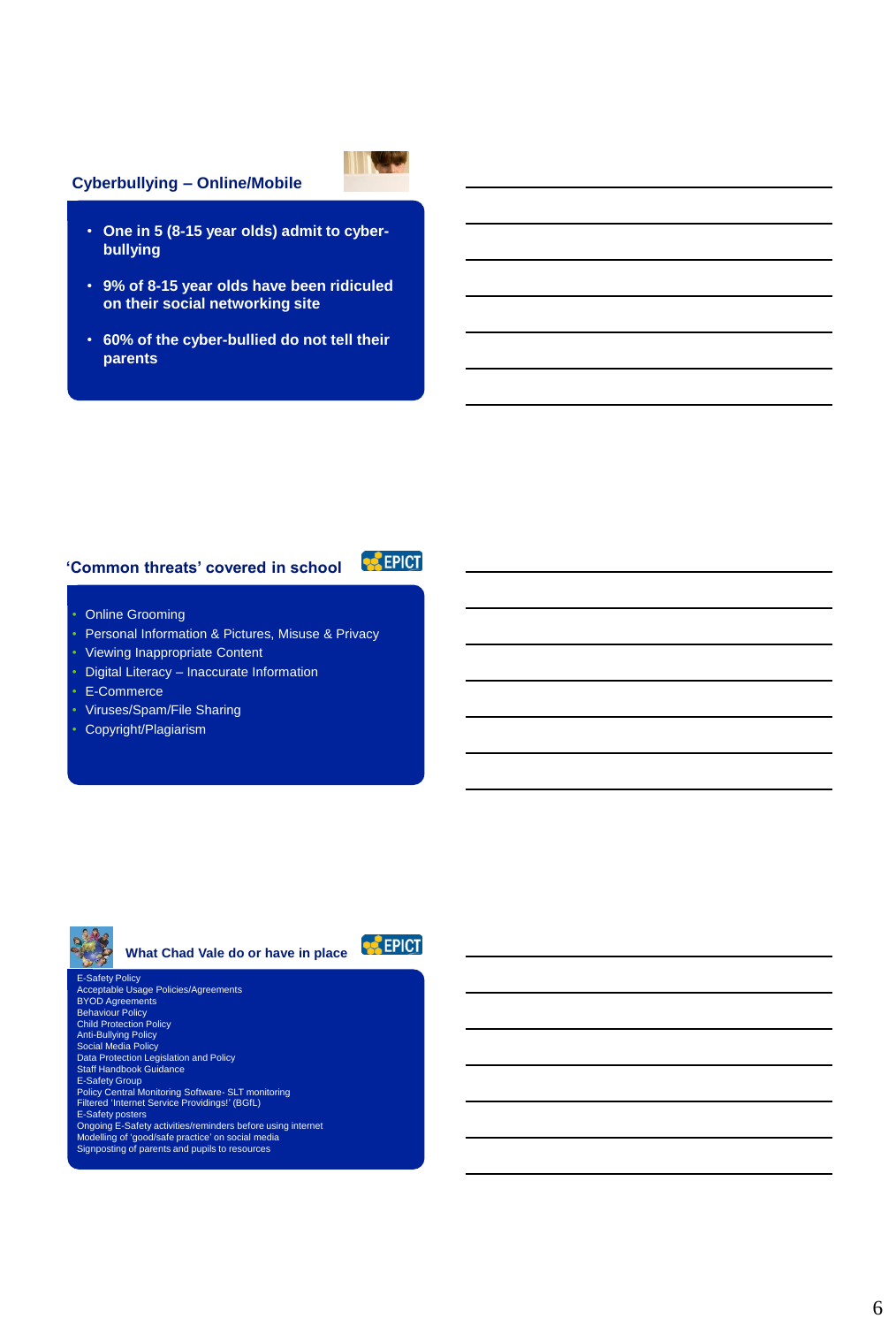

## What Chad Vale do or have in place **CALICITY**



E-Safety Governor<br>Safeguarding Governor<br>Safer Recruitment Practices (and training)<br>Designated Senior Person for Child Protection (x2)<br>E-Safety incidentl/sase category on SIMS Behaviour<br>Headteacher Reports to governors on E Parent Workshops E-Safety Group Meetings





**Parents Responsibility**

**EPICT** 

Task: Thinking about what we've talked about so far, what sort of things are you doing (or will now do) to help minimise the risks to your children at home?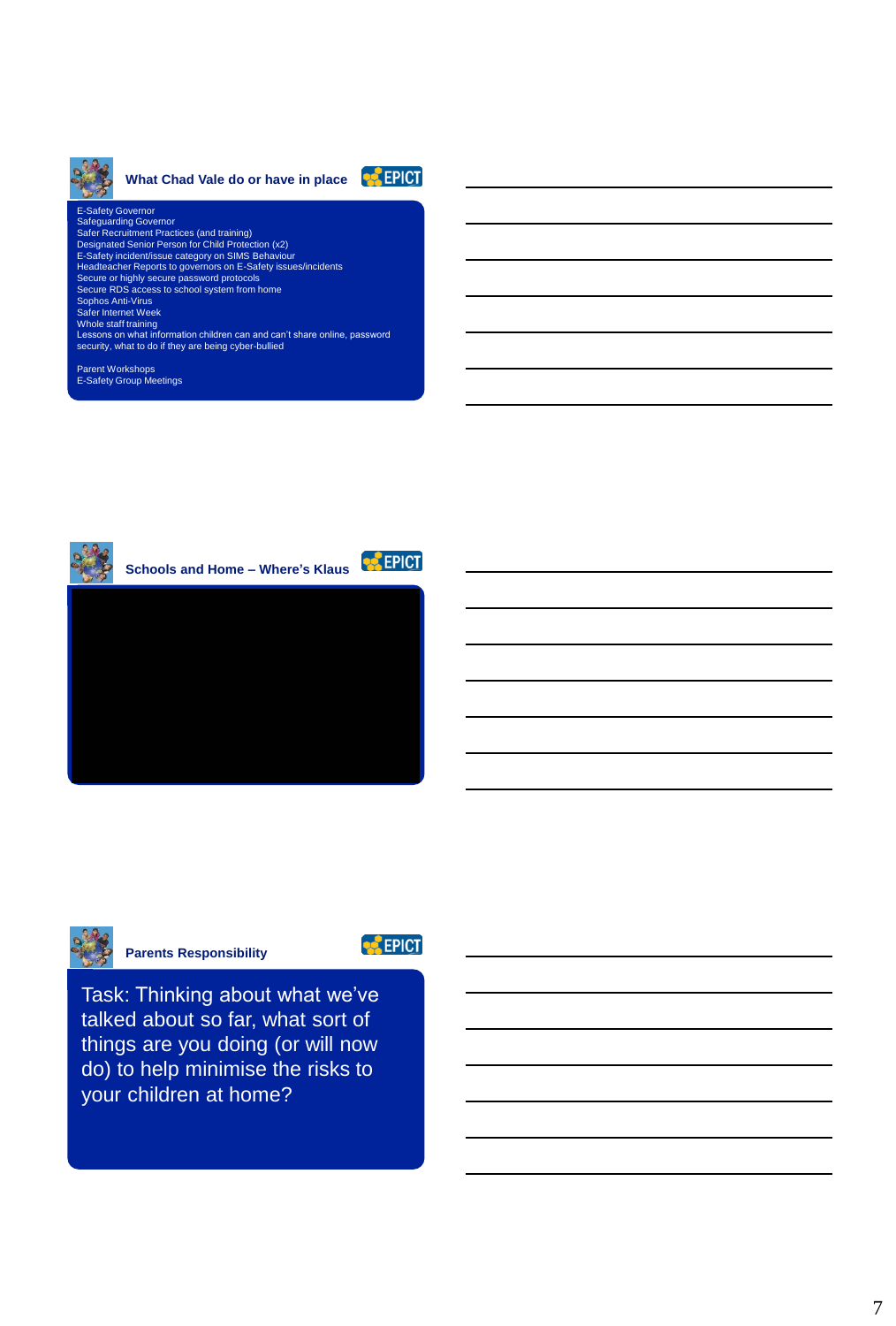

#### **Personal Information – Privacy**

What information do YOU post online?

If I did a Google search what would I find out about you?

**Task: Using google.com and pipl.com search the internet and see what you can find out about yourself** 



## **Digital Literacy**

**EPICT** 

**Most children believe things online are true.** 

**<http://zapatopi.net/treeoctopus/>**

**And the following website....**  [www.martinlutherking.org](http://www.martinlutherking.org/)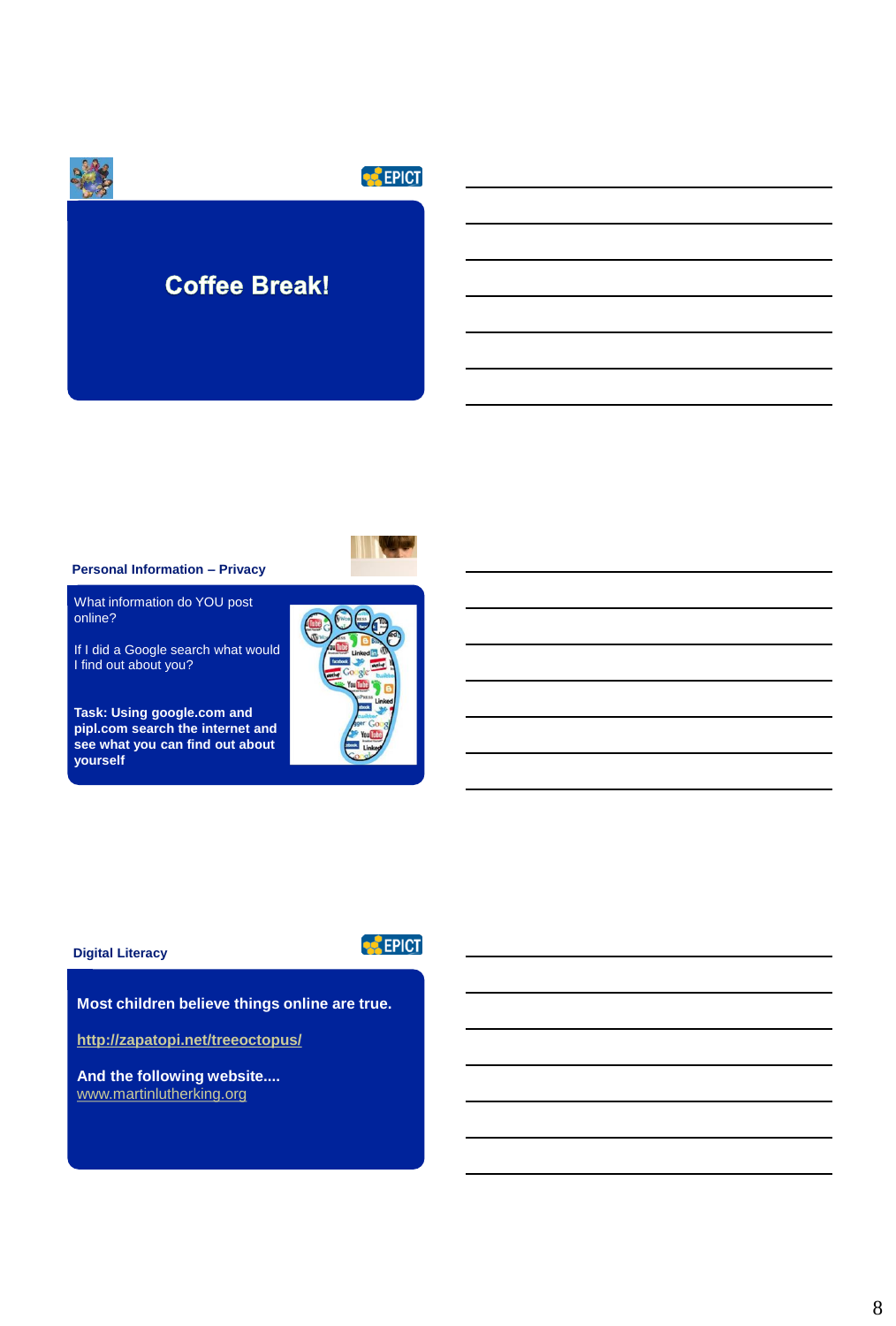

| <u> 1989 - Johann Stoff, deutscher Stoffen und der Stoffen und der Stoffen und der Stoffen und der Stoffen und de</u> |  |  |
|-----------------------------------------------------------------------------------------------------------------------|--|--|
|                                                                                                                       |  |  |
|                                                                                                                       |  |  |
|                                                                                                                       |  |  |
|                                                                                                                       |  |  |
|                                                                                                                       |  |  |





### **Staying 'E-Safe' at home…**

- Have your computer in the living room/area of house that receives lots of 'passing traffic'.
- Secure your home Wi-Fi network with a password and don't tell them what it is!
- Don't allow devices into the bedroom after a 'curfew time' (phones, laptops, games consoles/handhelds/ereaders etc)